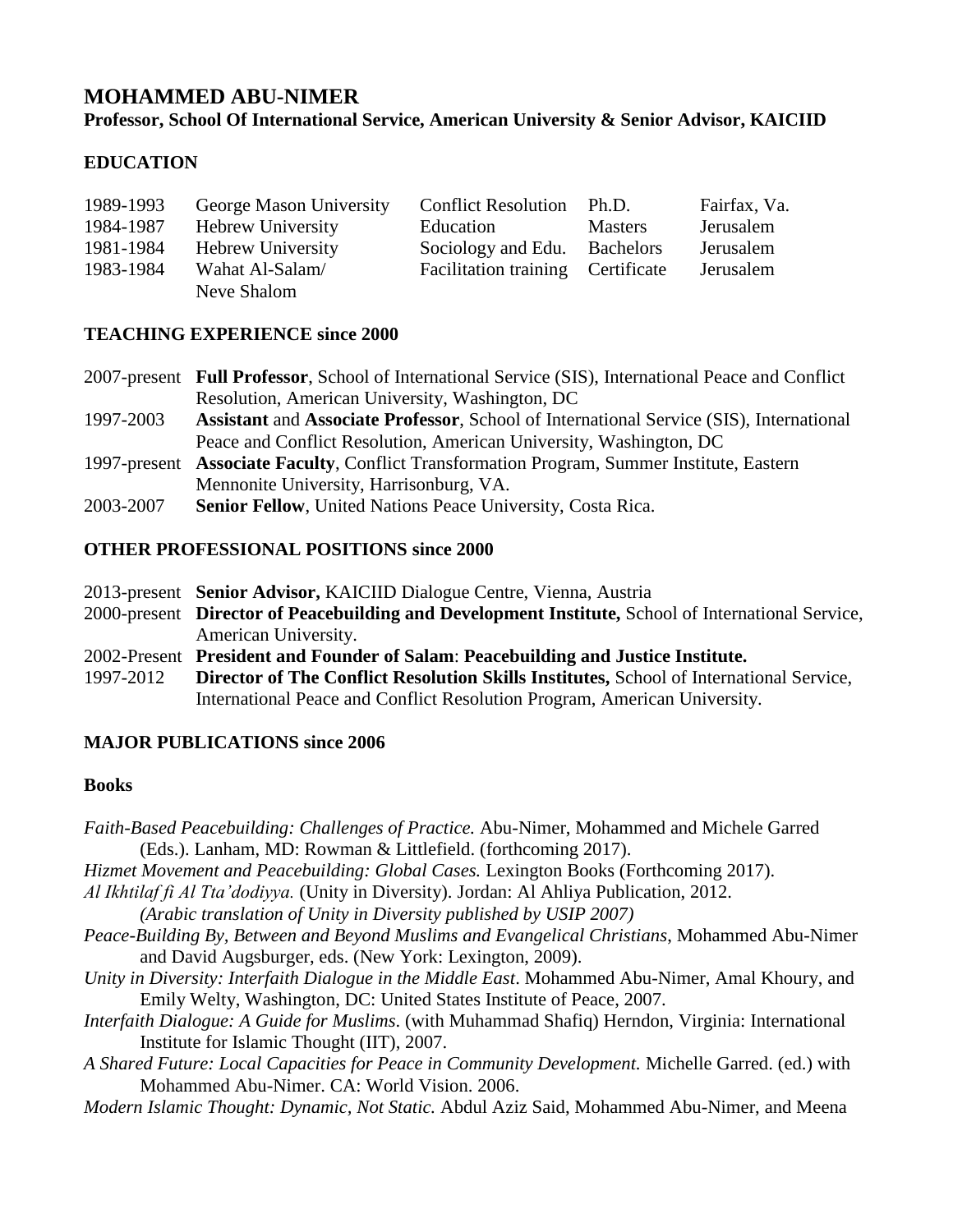Sharify-Funk (Eds.). New York: Routledge Press. 2006.

#### **Articles in Refereed Journals**

- Abu-Nimer, Mohammed and Ilham Nasser "Integrating Education for Peace and Diversity in Islamic Schools in Niger: Negotiating Possibilities and Challenges" in the *International Review of Education*, (2017).
- Abu-Nimer, Mohammed and Renata Smith. "Interreligious and intercultural education for dialogue, peace and social cohesion" *International Review of Education*. 62(4), pp. 393-405. (Aug. 2016). doi 10.1007/s11159-016-9583-4
- Abu-Nimer, Mohammed, Ilham Nasser and Seddik Ouboulhcen, "Introducing Peace Education and Pluralism in Quranic Schools in Western Africa: Advantages and Challenges of the Islamic Peace-Building Model," *Religious Education*. (6 July 2016). Pp. 1-18. <http://dx.doi.org/10.1080/00344087.2016.1108098>
- Abu-Nimer, Mohammed and Ilham Nasser. "Examining Attitudes and Beliefs about Forgiveness among Teachers in the Arab World: A Comparison between five Communities," *Peace and Change: Journal of Peace Research* vol. 41 (2) (April 2016). Pp. 194-220.
- Abu-Nimer, Mohammed. "Interreligious Peacebuilding: An Emerging Field of Research and Practice," *Sustainable Security*. (16 March 2016). [https://sustainablesecurity.org/2016/03/16/interreligious](https://sustainablesecurity.org/2016/03/16/interreligious-peacebuilding-an-emerging-field-of-research-and-practice/)[peacebuilding-an-emerging-field-of-research-and-practice/](https://sustainablesecurity.org/2016/03/16/interreligious-peacebuilding-an-emerging-field-of-research-and-practice/)
- Abu-Nimer, Mohammed. "Religion and Peacebuilding: Reflections on Current Challenges and Future Prospects," *Journal of Inter-Religious Dialogue and State of Formation*,(16), p. 16 The Official Journal Interreligious Association in AAA, 2015. <http://irdialogue.org/journal/>
- Nasser, Ilham, Mohammed Abu-Nimer and Ola Mahmoud. "Contextual and Pedagogical Considerations in Teaching for Forgiveness in the Arab World." *Journal of International and Comparative Education* (a special issue on Dialogic pedagogy and education for peacebuilding), January, 2014.
- Abu-Nimer Mohammed. "Reflections on the Field of Conflict Resolution." International Journal on Conflict Engagement and Resolution. vol. 1 (2), 2013. Pp.163-187.
- Abu-Nimer, Mohammed. "The Battle Over Sacred Sites in Palestine/Israel: Between Fuel for War and Gestures for Peace". Peace & Policy issue #17 (protecting the Sacred, Creating Peace in Asia Pacific, (March 2013). (An international journal published by Transaction Publishers- Rutgers University for the Toda Institute for Global Peace and Policy Research).
- Abu-Nimer, Mohammed and Ilham Nasser. "Forgiveness in the Arab and Islamic Contexts: Between Theology and Practice." Journal of Religious Ethics, 2013. *41*,(3). 474-494.
- Nasser, I. & Mohammed Abu-Nimer, M (2012). Perceptions of forgiveness among Palestinian teachers in Israel. *Journal of Peace Education, 9*(1), 1-15.
- Abu-Nimer, Mohammed. "Religious Leaders in the Israeli-Palestinian Conflict: From Violent Incitement to Nonviolence Resistance." *Peace and Change.* 36(4) October: 556-580. 2011.
- Abu-Nimer, Mohammed and Ayse Kadayifci. "Human rights and building peace: the case of Pakistani madrasas." *International Journal of Human Rights*. 2011. 15(7): 1136-1159.
- Abu-Nimer, Mohammed. (2011) "Non-violent Resistance in the Arab World: The Demythologizing of Essentialist Myths about Arab Societies." *Arab World Geographer.* 14(2) Spring: 153-159
- Abu-Nimer, Mohammed and Ayse Kadayifci. "Muslim Peace Building Actors in Africa and the Balkans." *Peace and Change: A Journal of Peace Research,* vol. 33, no. 4, October, 2008.
- "Religious Contribution to Dialogue and Nonviolent Action in the Israeli-Palestinian Conflict: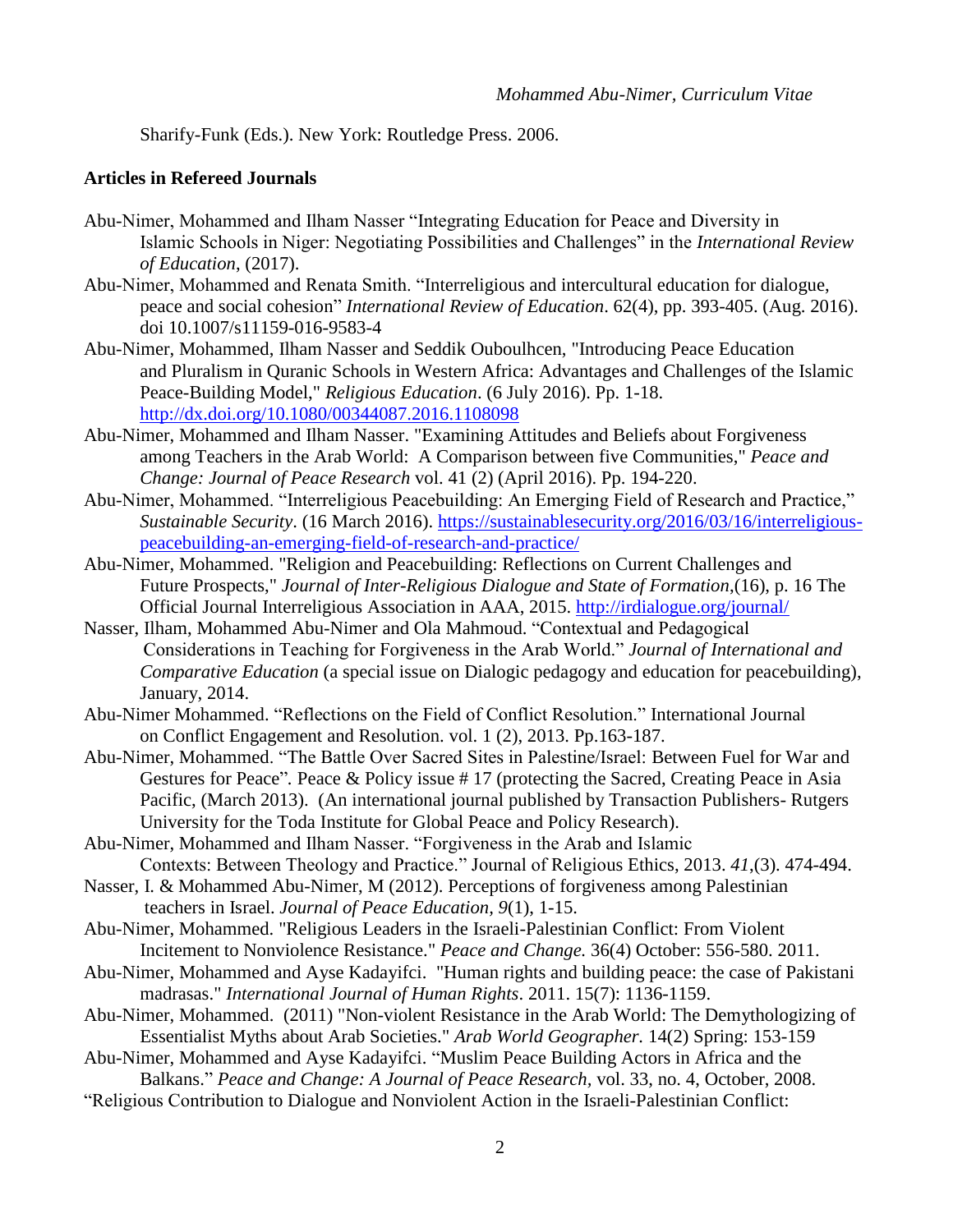Possibilities and Obstacles." *Palestinian Society and History Review.* Vol. 2. Spring 2007 (Arabic).

"We Make Friends with Our Enemies." *Yale Israel Journal, Special Issue on Israel-Palestine Elections,* 2006

#### **Articles in Edited Books**

- Abu-Nimer, Mohammed and Timothy Seidel "Culture, Religion, and Politics in International Mediation." In: *The Handbook of Mediation: Theory, Research and Practice.* Alexia Georgakopoulos. (Ed.) London: Routledge (2017).
- Abu-Nimer, Mohammed and Timothy Seidel. "Religion, Politics, and Conflict Transformation in Israel and the Occupied Palestinian Territories" in *Conflict Transformation and the Palestinians: Dynamics of Peace and Justice under Occupation*, Alpaslan Özerdem, Chuck Thiessen, and Mufid Qassoum (Eds.). London: Routledge, 2016.
- Abu-Nimer, Mohammed and Hilal, M. "Combatting Global Stereotypes of Islam and Muslims: Strategies and Interventions for Mutual Understanding." In: *Social Progress in the Islamic World- Social, Economic Political, and Ideological Challenges*. Habib Tiliouine and Richard J. Estes. (Eds.), pp. 623-641. Switzerland: Springer International Publishing. (2016).
- Abu-Nimer, Mohammed. "Interfaith Dialogue in Israel Palestine." In: *Religion, Conflict, and Peacemaking: an Interdisciplinary Conversation*. Muriel Schmid (Ed.) University of Utah Press. (Accepted August 2015) (Forthcoming 2016)
- Abu-Nimer, Mohammed. "Spiritual and Religious Dimensions: Principled Approaches to Nonviolence" In *Understanding Nonviolence: Contours & Contexts*. Maia Hallward and Julie Norman (Eds.). New York: Palgrave (2015).
- Abu-Nimer, Mohammed and Timothy Seidel. "Peace and Reconciliation." In: *The Wiley-Blackwell Encyclopedia of Race, Ethnicity and Nationalism*. [John Stone,](http://www.bookdepository.com/author/John-Stone) [Rutledge M. Dennis,](http://www.bookdepository.com/author/Rutledge-M-Dennis) [Polly S.](http://www.bookdepository.com/author/Polly-S-Rizova)  [Rizova,](http://www.bookdepository.com/author/Polly-S-Rizova) and [Anthony D. Smith](http://www.bookdepository.com/author/Anthony-D-Smith) (Eds.). New York: 2014.
- Abu-Nimer Mohammed. "Peacebuilding Principles and Values in Islam: Beyond the Basic Framework." In: *Peace on Earth: The Role of Religion in Peace and Conflict Studies*. Thomas Matyók, Maureen Flaherty, Hamdesa Tuso, Jessica Senehi, Sean Byrne (Eds). New York: Lexington Books, 2014
- Abu-Nimer, Mohammed and Ilham Nasser. "Linking Peacebuilding and Child Development: A Basic Framework." In: *Pathways to Peace: the Transformative Power of Children and Families*. James F. Leckman, Catherine Panter-Brick, Rima Salah (Eds.). Cambridge, MA: MIT Press, 2014.
- Abu-Nimer, Mohammed. "Religion and Peacebuilding." In: *Handbook on Peacebuilding.* Roger Mac Ginty (Ed.). New York: Routledge, 2013.
- Abu-Nimer Mohammed. "Basic Human Needs: Bridging the Gap between Theory and Practice." In: *Conflict Resolution and Human Needs: Linking Theory and Practice*. Kevin Avruch and Chris, Mitchell (Eds.) New York: Routledge. 2013
- Abu-Nimer, Mohammed. "Part I: Support Nonviolent Direct Action, Muslim Reflection." *Interfaith Just Peacemaking: Jewish, Christian, and Muslim Perspectives on the New Paradigm of Peace and War.* Susan B. Thistlethwaite. (Ed.) Palgrave Macmillan, 2012.
- Abu-Nimer. Mohammed "Building Peace in the Pursuit of Social Justice." In Stanley M. Burgess and Michael D. Palmer (Eds.), *Blackwell Companion to Religion and Social Justice.* Wiley-Blackwell, Oxford, UK, 2012.
- Abu-Nimer, Mohammed. "Religious Leaders in the Israeli-Palestinian Conflict: From Violent